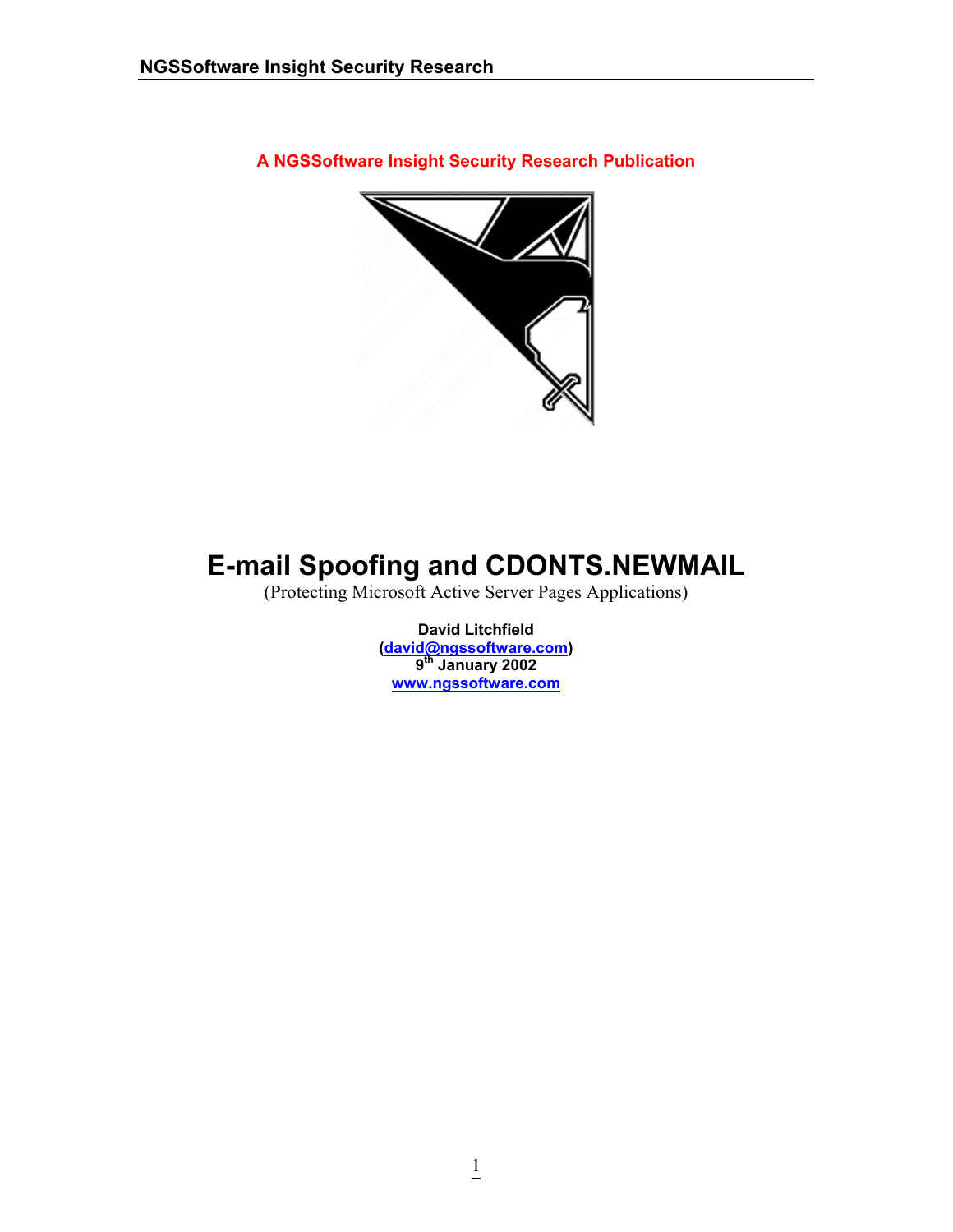## [Abstract]

Many IIS web servers running ASP applications will use the CDONTS.NEWMAIL object to provide the functionality for feedback or contact forms. This paper will examine how the CDONTS.NEWMAIL object can be used by attackers to send arbitrary e-mails via the vulnerable web server and what must be done to prevent an online ASP application being abused in this way. This paper is written to show ASP developers the importance of client input validation and that without it even the most seemingly innocuous code can become dangerous.

## [Details]

To add e-mailing functionality for Microsoft Active Server Pages applications running on Internet Information Server a COM object is provided: CDONTS.NEWMAIL. Often this object is used for feedback forms, newsletters and alerts by the application. A typical ASP page that uses the CDONTS.NEWMAIL object may look similar to the following

 <% set objNewMail = CreateObject("CDONTS.Newmail") objNewMail.From = "newsletter@company.com" objNewMail.To = Request.QueryString("email") objNewMail.Subject = "NEWSLETTER" objNewMail.Body = "Please find attached the newsletter." objNewMail.AttachFile "c:\newsletter.txt", "mailatt.txt" objNewMail.Send

 $% >$ 

The first line of this ASP code creates the CDONTS.NEWMAIL object and the remainder of the code sets some of its properties with the last line calling the .send method which causes the ASP page to dispatch the e-mail. The CDONTS.NEWMAIL object acts as a mail client and connects to the IIS SMTP service running on the same machine and sends the mail. To receive a copy of the news letter a user would go to a URL on the web server similar to

<http://www.company.com/newsletter.asp?email=david@ngssoftware.com>

As can be seen from the code the email parameter in the query string is passed straight to the CDONTS.NEWMAIL object's .To property. When the objects sends the mail an SMTP conversation takes place :

 .. .. mail from: newsletter@company.com rcpt to: david@ngssoftware.com data Subject: NEWSLETTER .. ..

and the e-mail is sent. However, had the email address been entered with the relevant SMTP commands and newline characters such as

[http://www.company.com/newsletter.asp?email=victim@spoofed.com%0D%0Adata%0D%0ASub](http://www.company.com/newsletter.asp?email=victim@spoofed.com%0D%0ASubject:%20Spoofed!%0D%0A%0D%0AHi,%0D%0AThis%20is%20a%20spoofed%20email%0D%0A.%0D%0Aquit%0D%0A) [ject:%20Spoofed!%0D%0A%0D%0AHi,%0D%0AThis%20is%20a%20spoofed%20email%0D%0](http://www.company.com/newsletter.asp?email=victim@spoofed.com%0D%0ASubject:%20Spoofed!%0D%0A%0D%0AHi,%0D%0AThis%20is%20a%20spoofed%20email%0D%0A.%0D%0Aquit%0D%0A) [A.%0D%0Aquit%0D%0A](http://www.company.com/newsletter.asp?email=victim@spoofed.com%0D%0ASubject:%20Spoofed!%0D%0A%0D%0AHi,%0D%0AThis%20is%20a%20spoofed%20email%0D%0A.%0D%0Aquit%0D%0A)